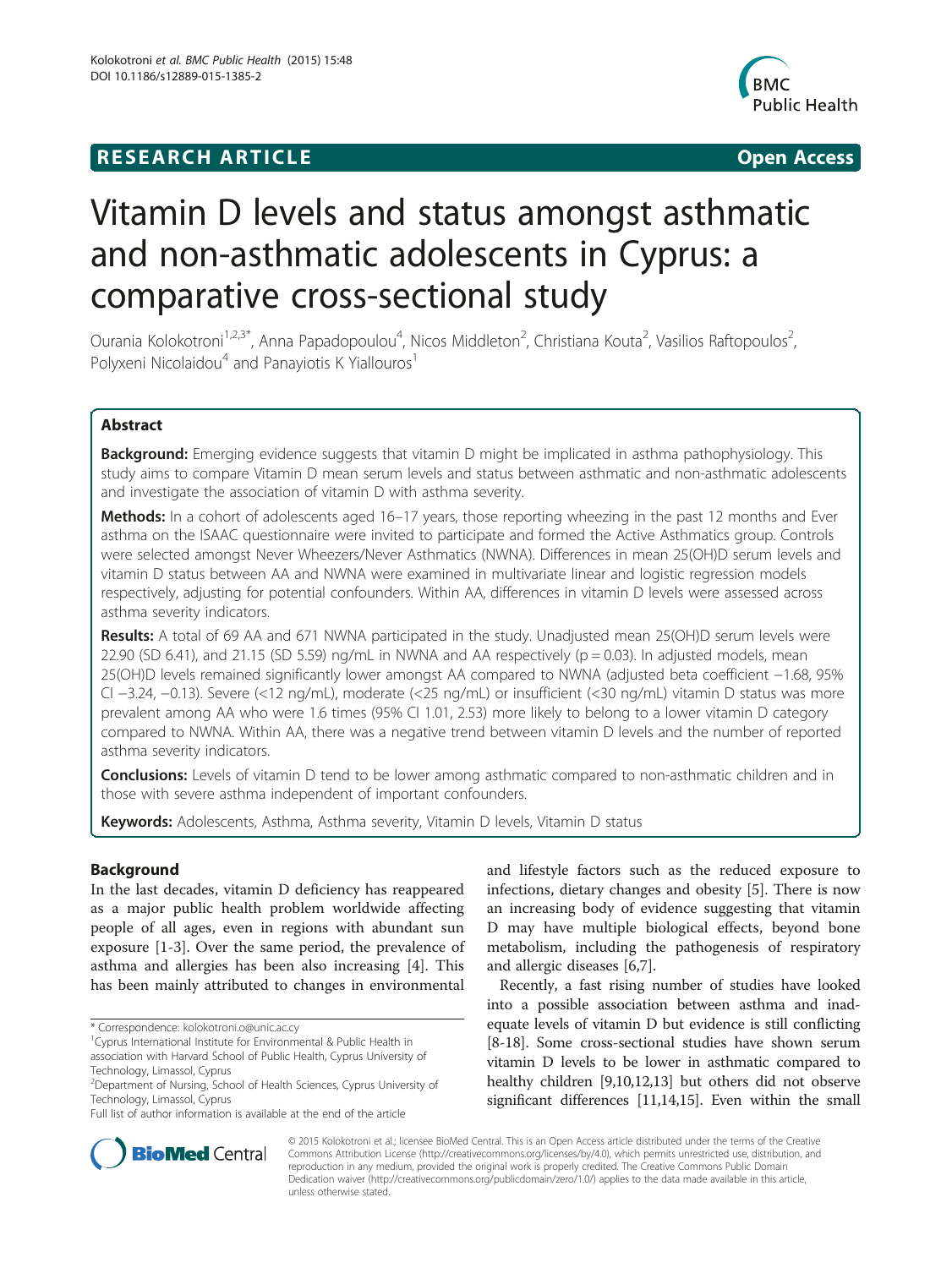number of prospective studies on the matter, findings are conflicting. For example, Van Oeffelen et al. found higher vitamin D levels at the age of four to be associated with reduced risk of asthma at the age of eight whilst Tolpannen et al. showed that higher  $25(OH)D_3$  levels at the age of 10 are associated with increased risk of incident asthma and wheezing in the following year [[16,17\]](#page-7-0). Additionally, there also seems to be limited and inconsistent findings regarding the role of vitamin D in the development of other allergic conditions [\[19,20](#page-8-0)].

A number of these studies were limited by their small sample sizes, the wide age range of study participants and differences in the definition of asthma [\[9,11,13,14](#page-7-0)]. Furthermore, a large number of studies reported only univariate comparisons of mean vitamin D levels between asthmatics and non-asthmatics [\[8,11,14](#page-7-0)], some matched cases and control for gender and/or ethnicity [\[9,10,12](#page-7-0)] but only few studies considered important confounders such as adiposity, sun exposure and season of testing [\[13,16\]](#page-7-0). Higher adiposity levels, lower sun exposure, winter season, female gender and darker skin types have been shown to be associated with lower vitamin D levels in healthy individuals due to their effect on vitamin D production and/or bioavailability [\[21,22](#page-8-0)]. Some of these factors such as obesity have been also shown to be more prevalent in asthmatic children [\[23](#page-8-0)]. Differences in these factors between asthmatic and nonasthmatic children can therefore obscure any true differences in vitamin D levels amongst the two groups.

Despite the so far controversial evidence on the association of vitamin D with asthma in the general population, findings from a small number of studies amongst asthmatics have shown an inverse relationship between sufficient vitamin D levels and asthma severity indicators such as the use of asthma medication [\[24,25\]](#page-8-0), asthma exacerbations and hospitalisation in asthmatic children [\[8\]](#page-7-0). This could be suggestive of an important role of vitamin D in asthma development and/or management which needs further assessment.

The aim of this descriptive comparative populationbased study was to compare mean vitamin D levels as well as the prevalence of hypovitaminosis between asthmatic and non-asthmatic adolescents in Cyprus, a country with rising childhood asthma and obesity [[26](#page-8-0),[27](#page-8-0)] and investigate whether potential differences can be explained by the confounding effect of variables that relate to vitamin D production or bioavailability. Furthermore this study also assessed vitamin D levels in relation to asthma severity indicators.

#### Methods

#### Study population

Participants were selected from a cohort of 5384 adolescents aged 16–17 years who had completed the International Study of Asthma and Allergies in

Childhood (ISAAC) questionnaire as part of a large school-based study on risk factors for asthma. All subjects who reported having wheezing in the past 12 months and ever asthma were invited to participate in the study and formed the active asthmatics (AA) group. Controls were selected amongst those adolescents who did not report either wheezing or asthma ever (Never Wheezers Never Asthmatics - NWNA). In line with the scope of another study on the relation of adiposity with asthma, NWNA had been selected using a stratified random sampling approach in order to increase the probability of selection of children at the extremes of BMI change between childhood and adolescence.

#### Assessments

Participants attended the paediatric department of their nearest local hospital in the three main districts of the island (Nicosia, Limassol and Larnaca) between November 2007 and May 2008 and underwent blood sampling, anthropometric measurements and questionnaire assessments of physical activity levels, dietary intake of vitamin D and sun exposure as described previously [\[22\]](#page-8-0).

In brief, Serum levels of 25-hydroxy-vitamin D were assessed using the enzyme immune assay kit of Immunodiagnostics Systems Ltd, UK (intra- and inter-assay coefficients of variation < 12%). Anthropometric measurements were taken in the morning with the subjects dressed in light clothing and without shoes. Body fat percent was measured with the use of a portable Body Mass Composition Analyser (TBF-300 Body composition Analyzer, Tanita Corporation, USA). The International Physical Activity Questionnaire (IPAQ) was employed in order to evaluate levels of physical activity and the data collected were analysed as per IPAQ guidelines [[28\]](#page-8-0). Dietary Food Intake was assessed with the use of a Food Frequency Recall questionnaire (FFQ) which recorded the frequency of consumption of food items from 21 food categories over the preceding three months. Dietary intake of vitamin D was calculated based on the questionnaire data using local food-composition tables adapted to the Greek cuisine [[29](#page-8-0)]. Sun exposure was reported by participants as time spent in the sun during weekends and holidays in the winter and in the summer months of the past 3 years recorded as hours per day in increments of 1 to a maximum of 4 hours per day [[30](#page-8-0)]. In addition, the children's habitual use of sun protection (use of sun block creams, clothing, hats) when out in the sun in the summer was recorded as never/rarely, occasionally, most of the time, and always/almost always. Furthermore, trained research assistants classified the child's skin type as dark, olive, olive/medium, medium/fair and fair. Parental education as a proxy for socio-economic status (the highest level of educational attainment by either of the two parents), Current smoking status and Family history of allergies (father, mother,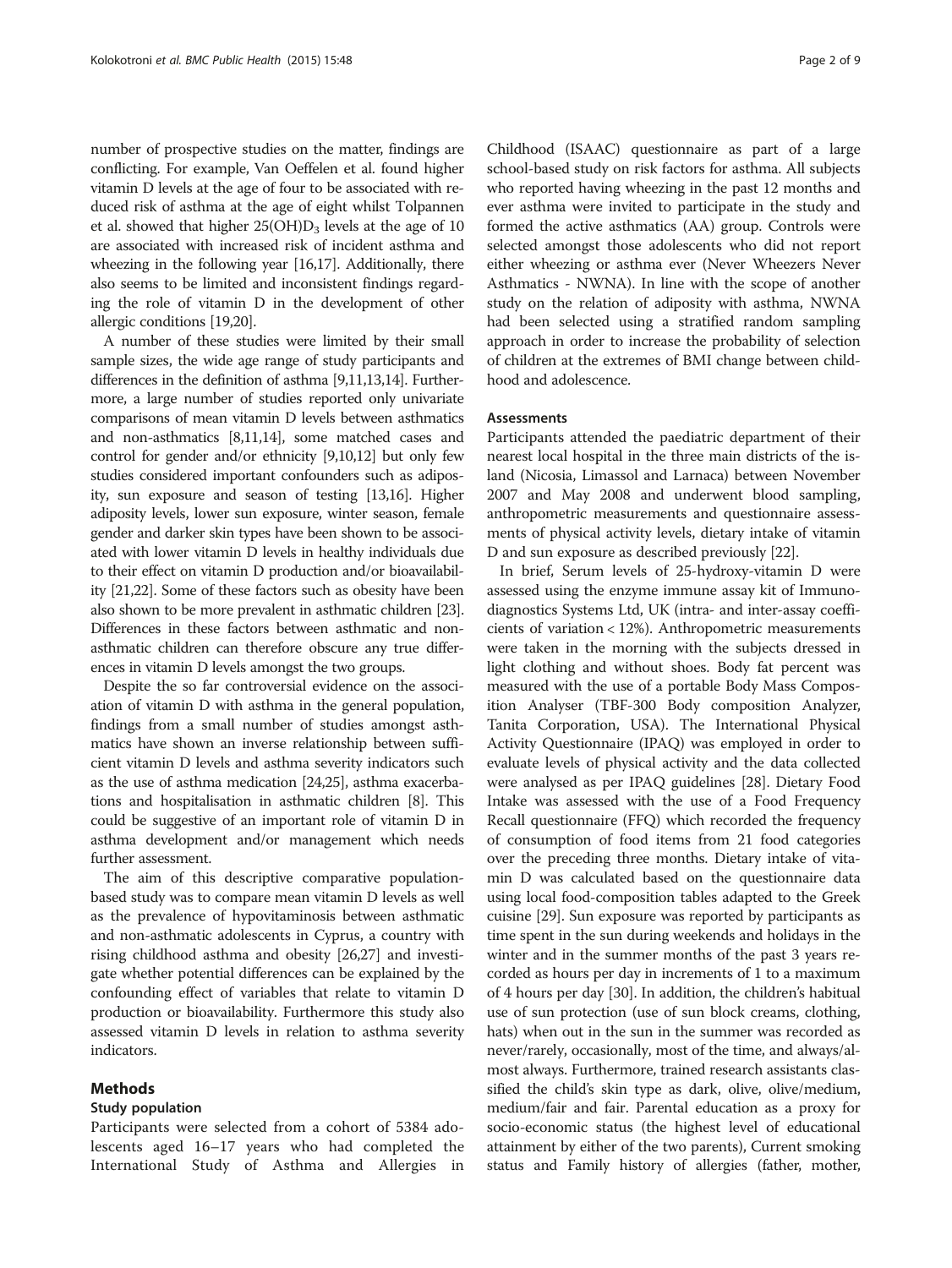sibling- ever had asthma, eczema or allergic rhinitis) were also recorded. Finally the following asthma severity indicators were reported, based on the corresponding questions of the ECHRS questionnaire: Have you ever visited the Emergency department because you had difficulty with your breathing? (Emergency room visit), Have you ever been admitted to hospital with breathing problems, even for one night? (Hospital Admission), Have you had an asthma attack in the last 12 months? (Asthma attacks in the last 12 months), Are you currently on any medication for your asthma such as inhalers, liquid suspensions or oral tablets? (Asthma medication use). The study was approved by the Cyprus National Bioethics Committee and written informed consent was obtained from the children and their parents or guardians.

#### Statistical analysis

Linear regression models were used to investigate (a) the association of 25(OH)D levels with a number of possible determinants within each study group and (b) differences in mean serum levels of 25(OH)D between the study groups before and after adjusting for potential confounders. Initial power calculations showed that the sample size had >90% power to detect a two-tail statistically significant result at the 5% level for 0.5 SD and 0.35 SD difference respectively (i.e. moderate to small) in vitamin D levels between the two comparison groups. Furthermore, odds ratios of inadequate vitamin D status between Active Asthmatics (AA) and the Non asthmatic group (NWNA) were estimated in binary logistic regression models where hypovitaminosis status was categorised as (a) severe deficiency (serum  $25-(OH)D < 12$  ng/mL), (b) deficiency (<20 ng/mL) and (c) moderate Deficiency (<25 ng/mL) (d) insufficiency (<30 ng/mL). After ensuring that the proportional odds assumption holds, ordinal logistic regression analysis was used to estimate the proportional odds ratios across ordered vitamin D status categories. This provides a summary estimate and avoids the need to use estimates from different models to describe the relationship at each level of hypovitaminosis. Multivariable linear and logistic models adjusted for gender, body fat percent, self-reported sun exposure in winter, skin type and season of blood sampling since these were identified as important predictors for vitamin D levels in the NWNA group. While typically the annual seasonal variation of vitamin D levels displays a sinusoidal pattern, during our study which only spanned from November until May, this corresponded to a U-shape pattern which was similar in both cases and controls and, hence seasonality was controlled for by using a quadratic function i.e. month + month<sup>2</sup>. In all analyses, we applied normalised sampling weights based on inverse probability of selection of NWNA from the original population. Statistical analysis was performed using the statistical software PASW 18.

#### Results

A total of 69 AA and 671 NWNA participated in the study with 63% and 72% response rates respectively of the populations that were targeted for recruitment. Baseline characteristics of participants in each group are presented in Table [1](#page-3-0). The mean age of participants (of whom 1 in 4 were male) was 17 (SD 0.6) years. The study groups did not differ significantly in most characteristics including age, gender, parental education level, physical activity levels, dietary intake of vitamin D, use of sun protection or skin type. Interestingly, controls reported lower levels of sun exposure both during the summer as well as winter and AA reported higher frequency of current smoking despite differences not reaching statistical significance. Specifically, only 17.4% of the NWNA reported exposure to the sun for more than 3 hours per day during holidays and weekends in the winter as opposed to 24.6% of the AA whilst the frequency of current smoking was 15.9% in AA as compared to 9.8% in NWNA (Table [1](#page-3-0)). As expected reporting of a positive family history of allergies was significantly higher in AA as compared to NWNA (49.3% vs 19.4%,  $p = 0.00$ ). Finally a higher proportion of NWNA had their vitamin D levels measured during the winter season as compared to AA and CWO.

Levels of 25(OH)D appeared to be normally distributed in the study populations whilst mean values were generally low in both groups (Table [2](#page-4-0)). With a mean of 21.15 ng/ml (SD 5.59), levels were lower among AA as compared to 22.90 ng/ml (SD 6.41) in NWNA. Among the control group, female gender, season of blood testing, lower sun exposure in winter, darker skin type and higher body fat percent were significantly associated with lower vitamin D levels (Table [2](#page-4-0)). In fact, a similar pattern was observed within AA, which however did not always reach significance at the 5% level.

Differences in mean 25(OH)D levels and Vitamin D status between the two groups are presented in Table [3](#page-5-0). AA had significantly lower mean 25(OH)D levels when compared to NWNA (adjusted b coefficient −1.67, 95% CI  $-3.20$ ,  $-0.14$ ,  $p = 0.03$ ). The observed differences were small (in the order of 2–3 ng/ml) but remained statistically significant even after adjusting for gender, season of testing, body fat percent, sun exposure and skin type in multivariable linear regression models.

Overall, as many as 1 in 3 participants were vitamin D deficient (i.e. levels <20 ng/ml) whilst the prevalence of vitamin D insufficiency (i.e. <30 ng/ml) exceeded 80%. Generally higher prevalence of inadequate vitamin D status was observed among AA compared to non-asthmatics, although differences were statistically significant only with regards to moderate deficiency (<25 ng/ml) and insufficiency (<30 ng/ml ). AA were 3-times more likely to have 25(OH)D levels lower than 30 ng/ml (OR 3.45, 95% CI 1.06, 11.22) and 2-times more likely to have 25(OH)D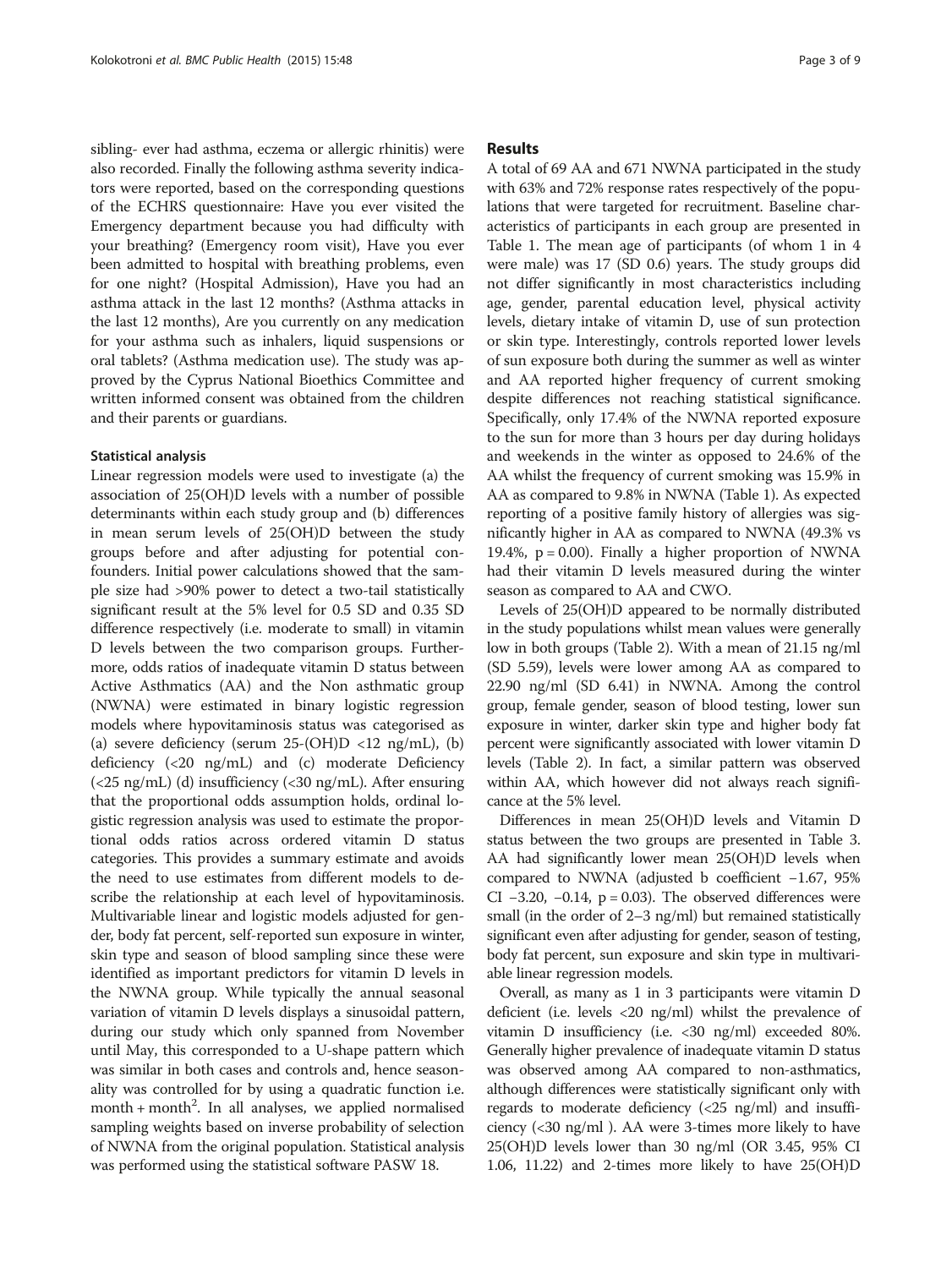<span id="page-3-0"></span>

| Table 1 Participant characteristics by study group |  |
|----------------------------------------------------|--|
|----------------------------------------------------|--|

|                                | <b>Never Wheezers Never</b><br><b>Asthmatics (NWNA)</b> | Active<br><b>Asthmatics</b><br>(AA) | $p$ -value $^{\dagger}$ |
|--------------------------------|---------------------------------------------------------|-------------------------------------|-------------------------|
|                                | $n = 671$                                               | n = 69                              |                         |
| Gender: Male                   | 42.8%                                                   | 43.5%                               | 0.91                    |
| Season of assessments          |                                                         |                                     |                         |
| Autumn                         | 11.3%                                                   | 2.9%                                | 0.00                    |
| Winter                         | 50.1%                                                   | 31.9%                               |                         |
| Spring                         | 38.6%                                                   | 65.2%                               |                         |
| Parental education level       |                                                         |                                     |                         |
| None/Primary                   | 3.0%                                                    | 7.2%                                | 0.14                    |
| Secondary                      | 61.9%                                                   | 55.1%                               |                         |
| Tertiary                       | 35.2%                                                   | 37.7%                               |                         |
| Sun exposure in the Summer     |                                                         |                                     |                         |
| < 1 hour/day                   | 2.8%                                                    | 4.3%                                | 0.22                    |
| 1-2 hours/day                  | 15.8%                                                   | 7.2%                                |                         |
| 2-3 hours/day                  | 25.9%                                                   | 23.2%                               |                         |
| 3-4 hours/day                  | 24.8%                                                   | 24.6%                               |                         |
| >4 hours/day                   | 30.6%                                                   | 40.6%                               |                         |
| Sun exposure in the Winter     |                                                         |                                     |                         |
| $<$ 1 hour/day                 | 21.6%                                                   | 15.9%                               | 0.55                    |
| 1-2 hours/day                  | 39.2%                                                   | 39.1%                               |                         |
| 2-3 hours/day                  | 21.9%                                                   | 20.3%                               |                         |
| 3-4 hours/day                  | 11.4%                                                   | 17.4%                               |                         |
| >4 hours/day                   | 6.0%                                                    | 7.2%                                |                         |
| Sun protection                 |                                                         |                                     |                         |
| Never/Rarely                   | 24.7%                                                   | 24.6%                               | 0.47                    |
| Occasionally                   | 37.2%                                                   | 39.1%                               |                         |
| Most of the<br>times           | 21.5%                                                   | 14.5%                               |                         |
| Always/Almost<br>always        | 16.6%                                                   | 21.7%                               |                         |
| Skin type                      |                                                         |                                     |                         |
| Olive                          | 4.0%                                                    | 2.9%                                | 0.97                    |
| Olive medium 69.5%             |                                                         | 69.6%                               |                         |
| Medium fair                    | 25.0%                                                   | 26.1%                               |                         |
| Fair                           | 1.5%                                                    | 1.4%                                |                         |
| Exercise level (IPAQ)          |                                                         |                                     |                         |
| Low                            | 52.9%                                                   | 49.2%                               | 0.40                    |
| Moderate                       | 34.0%                                                   | 41.5%                               |                         |
| High                           | 13.1%                                                   | 9.2%                                |                         |
| Dietary intake vitamin D       |                                                         |                                     |                         |
| <400 IU                        | 93.9%                                                   | 91.2%                               | 0.37                    |
| Family history of<br>allergies | 19.4%                                                   | 49.3%                               | < 0.01                  |
| Current smokers                | 9.8%                                                    | 15.9%                               | 0.11                    |

| Table 1 Participant characteristics by study group |  |
|----------------------------------------------------|--|
| (Continued)                                        |  |

| Age – Mean (SD) 17.0 (0.61)<br>in years) |            | 16.9(0.57) | 0.63 |
|------------------------------------------|------------|------------|------|
| Body fat percent<br>– Mean (SD)          | 22.0 (8.9) | 21.7(8.6)  | 0.77 |

† Notes: p-value of t-test in the case of age and body fat percent; otherwise, p-value of chi-square test.

levels lower than 25 ng/ml (OR 1.88, 95% CI 1.05, 3.37). After adjusting for factors that may confound the observed associations, there was generally not much attenuation in the estimates even though the odds ratio estimate remained statistically significant only for moderate vitamin D deficiency (OR 1.91, 95% CI 1.05, 3.49). Furthermore, using an ordinal logistic regression model to provide a summery estimate of the odds ratio across ordered categories of decreasing 25(OH)D levels (i.e. < 12,  $< 20, < 25, < 30$  ng/ml), AA appeared to be 1.6- times (95% CI 1.01, 2.53) more likely to belong to a lower status of vitamin D compared to NWNA (p-value for test of the proportionality assumption in the ordinal logistic  $model = 0.67$ ).

Finally, in Table [4](#page-6-0), differences in vitamin D levels across asthma severity indicators in the AA group are presented. In general, participants reporting positively to any of the asthma severity questions had lower, albeit not always significant, levels of vitamin D. More specifically, children reporting having at least one asthma attack in the last 12 months and ever needing to use the emergency department for breathing difficulties had significantly lower vitamin D levels by 3–4 units as compared to those that responded negatively to these questions (b coefficient −3.05, 95% CI −6.07, −0.04 and b coefficient −3.76, 95% CI −6.74, −0.79). Similarly, lower levels of vitamin D, albeit of lower magnitude and not significant were noted in children reporting asthma medication use and ever needing a hospital admission for breathing problems (b coefficient −1.80, 95% CI - 4.82, 1.22 and b coefficient −2.40, 95% CI −6.13, 1.34). More importantly, a linear negative trend between vitamin D levels and the number of reported asthma severity indicators was noted. Specifically, for every one additional positive response to the asthma severity questions there was a significant decrease in vitamin D levels (b coefficient −1.55, 95% CI −2.78, −0.33).

#### **Discussion**

In this study, there was evidence to suggest that active asthmatics have generally lower 25(OH)D levels and are more likely to belong to a lower vitamin D status category across the range of 25(OH)D values, which appears to be independent of factors that relate to the production or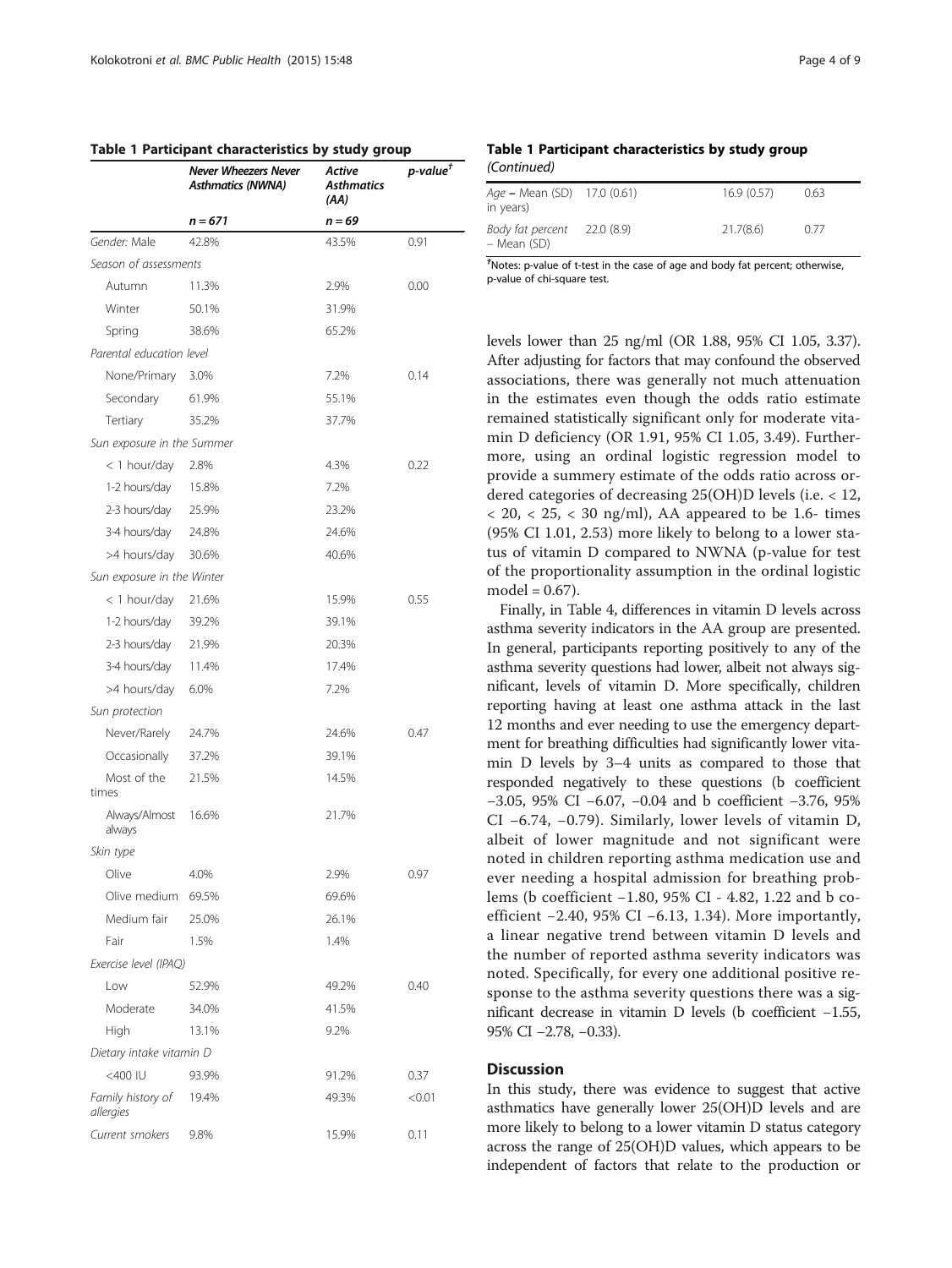|                          |                      | <b>Heezels Never Astrillatics</b> (N<br>$n = 671$ |                      | E ASUMIQUUS (AA)<br>$n = 69$ |                         |
|--------------------------|----------------------|---------------------------------------------------|----------------------|------------------------------|-------------------------|
|                          |                      |                                                   |                      |                              |                         |
| Variable                 |                      | Mean 25(OH)D levels (SD)                          | $p$ -value $\bar{p}$ | Mean 25(OH)D levels (SD)     | $p$ -value <sup>1</sup> |
| Gender                   | Male                 | 23.87 (6.62)                                      | < 0.01               | 21.70 (5.20)                 | 0.48                    |
|                          | Female               | 22.23 (6.19)                                      |                      | 20.71 (5.92)                 |                         |
| Season                   | Autumn               | 25.86 (6.73)                                      | 0.03                 | 26.80 (2.55)                 | 0.49                    |
|                          | Winter               | 22.73 (6.51)                                      |                      | 20.91 (5.43)                 |                         |
|                          | Spring               | 22.61 (6.10)                                      |                      | 21.01 (5.72)                 |                         |
| Sun exposure in Summer   | $<$ 1 hour           | 22.05 (6.05)                                      | 0.25                 | 16.33 (6.23)                 | 0.09                    |
|                          | 1-2 hours            | 22.58 (7.13)                                      |                      | 21.08 (8.45)                 |                         |
|                          | 2-3 hours            | 22.57 (6.25)                                      |                      | 19.78 (5.97)                 |                         |
|                          | 3-4 hours            | 23.07 (5.88)                                      |                      | 21.94 (4.47)                 |                         |
|                          | >4 hours             | 23.22 (6.63)                                      |                      | 22.00 (5.34)                 |                         |
| Sun exposure in Winter   | $<$ 1 hour           | 22.16 (6.62)                                      | < 0.01               | 17.63 (6.18)                 | 0.18                    |
|                          | 1-2 hours            | 22.31 (6.06)                                      |                      | 22.34 (5.100                 |                         |
|                          | 2-3 hours            | 23.69 (6.67)                                      |                      | 20.01 (5.53)                 |                         |
|                          | 3-4 hours            | 23.98 (5.83)                                      |                      | 22.68 (6.12)                 |                         |
|                          | >4 hours             | 25.13 (7.52)                                      |                      | 22.18 (3.20)                 |                         |
| Use of sun protection    | Never/rarely         | 22.75 (6.10)                                      | 0.36                 | 20.49 (6.99)                 | 0.94                    |
|                          | Occasionally         | 22.88 (6.88)                                      |                      | 22.11 (4.42)                 |                         |
|                          | Most of the time     | 22.16 (5.79)                                      |                      | 18.69 (5.14)                 |                         |
|                          | Almost always/Always | 23.93 (6.54)                                      |                      | 21.73 (6.08)                 |                         |
| Skin type                | Olive                | 23.42 (8.84)                                      | 0.04                 | 23.95 (0.78)                 | 0.01                    |
|                          | Olive/Medium         | 22.48 (6.23)                                      |                      | 22.15 (5.00)                 |                         |
|                          | Medium/Fair          | 23.83 (6.59)                                      |                      | 18.47 (6.55)                 |                         |
|                          | Fair                 | 24.30 (5.37)                                      |                      | 16.30(0)                     |                         |
| Exercise level (IPAQ)    | Low                  | 22.75 (6.57)                                      | 0.40                 | 21.13 (6.14)                 | 0.81                    |
|                          | Moderate             | 22.88 (6.23)                                      |                      | 21.06 (5.25)                 |                         |
|                          | High                 | 23.47 (6.07)                                      |                      | 22.05 (5.27)                 |                         |
| Parental education       | Elementary           | 22.68 (7.44)                                      | 0.62                 | 22.20 (3.05)                 | 0.87                    |
|                          | Secondary            | 22.99 (6.50)                                      |                      | 20.80 (5.38)                 |                         |
|                          | Tertiary             | 22.65 (6.16)                                      |                      | 21.48 (6.28)                 |                         |
| Smoking status           | No                   | 22.86 (6.75)                                      | 0.06                 | 21.27 (5.68)                 | 0.69                    |
|                          | Yes                  | 24.54 (6.83)                                      |                      | 20.52 (5.36)                 |                         |
| Body fat percent         | Quartile 1           | 23.48 (6.30)                                      | 0.02                 | 22.23 (5.68)                 | 0.33                    |
|                          | Quartile 2           | 23.42 (7.08)                                      |                      | 21.45 (4.66)                 |                         |
|                          | Quartile 3           | 23.07 (5.91)                                      |                      | 20.72 96.17)                 |                         |
|                          | Quartile 4           | 21.78 (6.23)                                      |                      | 20.38 (6.08)                 |                         |
| Dietary intake vitamin D | <400 IU              | 22.96 (6.43)                                      | 0.13                 | 20.87 (5.59)                 | 0.14                    |
|                          | >400.1 IU            | 21.27 (5.77)                                      |                      | 24.90 (6.83)                 |                         |

#### <span id="page-4-0"></span>Table 2 Differences in mean 25(OH)D by participant characteristics in the two study groups (NWNA and AA) separately

Notes: † With the exception of gender and dietary vitamin D intake where p-value for difference is reported, in all other cases, p-value for linear trend is reported.

bioavailability of vitamin D. Within Active asthmatics, lower vitamin D levels were associated with asthma severity indicators such as asthma attack in the last 12 months and emergency room visit for breathing problems. Of note is the very high proportion of asthmatics with vitamin D deficiency and insufficiency in our study, even against a background of a generally high prevalence of vitamin D deficiency in Cyprus. This is however comparable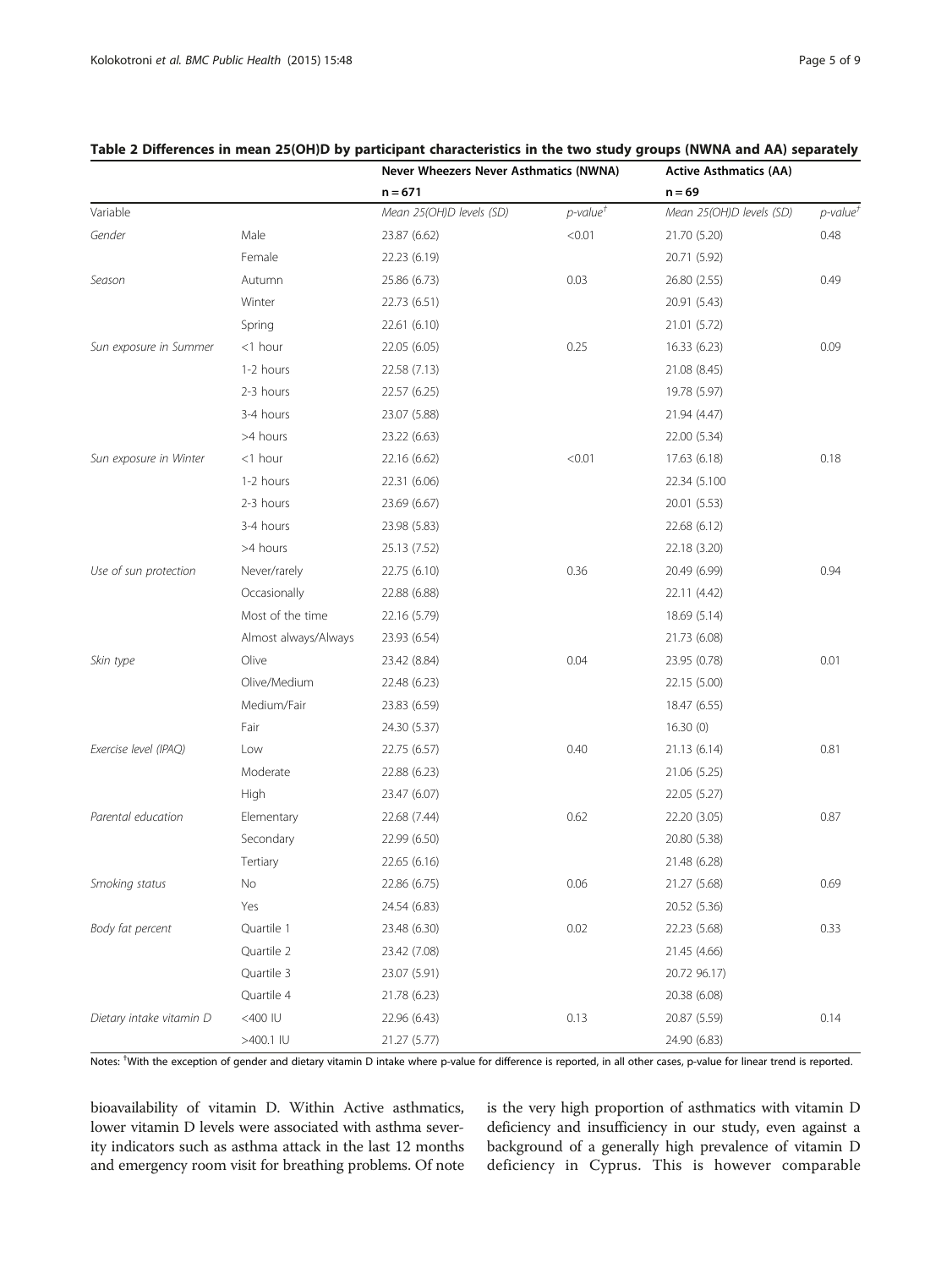|                                                                        |             | Mean (SD)              | Unadjusted Model $T$                    | Adjusted Model*                    |
|------------------------------------------------------------------------|-------------|------------------------|-----------------------------------------|------------------------------------|
|                                                                        |             | b coefficient (95% CI) | b coefficient (95% CI)                  |                                    |
| Vitamin D levels                                                       | NWNA        | 22.90 (6.41)           | Ref                                     | Ref                                |
|                                                                        | AA          | 21.15 (5.59)           | $-1.76$ ( $-3.34$ , $-0.17$ ); p = 0.03 | $-1.67$ (-3.20, -0.14); $p = 0.03$ |
|                                                                        |             | Prevalence (%)         | Unadjusted Model <sup>#</sup>           | Adjusted Model*                    |
|                                                                        |             |                        | OR (95% CI)                             | OR (95% CI)                        |
| Severe vitamin D deficiency                                            | NWNA        | 4.0%                   | Ref                                     | Ref                                |
| (levels < 12 ng/mL)                                                    | AA          | 8.7%                   | 2.32 (0.92, 5.84); $p = 0.08$           | 2.54 (0.97, 6.62); $p = 0.06$      |
| Vitamin D deficiency                                                   | NWNA        | 34.7%                  | Ref                                     | Ref                                |
| (levels $<$ 20 ng/mL)                                                  | AA          | 40.6%                  | 1.26 (0.76, 2.10); $p = 0.37$           | 1.21 (0.72, 2.04); $p = 0.47$      |
| Moderate vitamin D deficiency                                          | NWNA        | 61.6%                  | Ref                                     | Ref                                |
| (levels $<$ 25 ng/mL)                                                  | АA          | 75.4%                  | 1.88 $(1.05, 3.37)$ ; p = 0.03          | 1.91 $(1.05, 3.49)$ ; $p = 0.04$   |
| Vitamin D insufficiency                                                | <b>NWNA</b> | 84.0%                  | Ref                                     | Ref                                |
| (levels < 30 ng/mL)                                                    | АA          | 94.2%                  | 3.45 $(1.06, 11.22)$ ; p = 0.04         | 3.23 (0.98, 10.65); $p = 0.05$     |
| Odds of belonging to a lower category of vitamin D levels <sup>#</sup> | <b>NWNA</b> |                        | Ref                                     | Ref                                |
|                                                                        | AA          |                        | 1.60 $(1.01, 2.51)$ ; p = 0.04          | 1.60 $(1.01, 2.53)$ ; p = 0.04     |
| p value for proportionality assumption in the ordinal model            |             |                        | $p = 0.509$                             | $p = 0.656$                        |

#### <span id="page-5-0"></span>Table 3 Differences in mean vitamin D levels and prevalence of inadequate vitamin D status between asthmatic and non-asthmatic participants

Notes: <sup>†</sup>b coefficients corresponds to difference in mean vitamin D levels between Active Asthmatics (AA) and the Non asthmatic group (NWNA) as estimated in linear regression models before and after adjusting for potential confounders <sup>‡</sup> Odds ratios of inadequate vitamin D status between AA and NWNA as estimated in logistic regression models before and after adjusting for potential confounders \*Multiple linear and logistic regression models adjusted for gender, body fat percent, season of assessment, self-reported sun exposure in winter, skin type. <sup>#</sup>Estimated in ordinal logistic regression models along with p-value of test for parallel lines; a non-significant value provides evidence that the proportionality assumption of the ordinal model holds.

with vitamin D status of asthmatic children in the region as also seen in the study by Chinelato et al. in Italy [\[11\]](#page-7-0).

There are a number of limitations. The cross-sectional design of the study does not permit any causal inference with regards to the role of vitamin D in the development of asthma. Nevertheless, unlike a number of previous published studies, we were able to examine and adjust for the effects of a number of factors that could potentially confound the observed differences in vitamin D levels between asthmatics and non-asthmatics. Even though there was not much attenuation in the fully adjusted estimates, we cannot exclude the presence of residual confounding nor the fact that some of the confounding variables were measured with the use of self-reported questionnaires (e.g. sun exposure). Thus, while exposure misclassification is possible, there is no reason to suspect that this should be differential between the comparison groups.

Evidence from this study suggesting that active asthmatics have significantly lower 25(OH)D and a more compromised vitamin D status compared to non-asthmatic children comes to add to the somewhat conflicting evidence that has so far come from previous studies on this topic [[8-15\]](#page-7-0). Nonetheless, our findings seem to be more consistent with those from previous studies that also considered potential confounders either at the design or

analysis stage [\[9,10,12](#page-7-0),[13](#page-7-0)]. For example, two studies from the Middle East showed significant differences in mean vitamin D levels between asthmatic and non-asthmatic children matched by gender [[9](#page-7-0)] and ethnicity [\[10,12](#page-7-0)]. Similarly in the study by Freishtat et al. from Washington DC, USA median vitamin D levels were significantly lower in children with physician diagnosis of asthma compared to non-asthmatic controls, whilst the prevalence of vitamin D deficiency and insufficiency was significantly higher in asthmatics even after adjusting for age, sex, BMI and season of sampling [\[13\]](#page-7-0). In contrast, the studies that didn't find any evidence of differences in vitamin D levels between asthmatics and controls [\[11,15\]](#page-7-0), or even showed that vitamin D levels were higher amongst asthmatics than healthy controls [\[8\]](#page-7-0), tend to provide only univariate comparisons.

Indeed, differences in the distribution of predictors of vitamin D levels amongst asthmatic and non-asthmatic children might exaggerate or mask a true difference in vitamin D concentrations between the two groups. Obesity for example has been shown to be more prevalent between asthmatics [[23](#page-8-0),[31](#page-8-0)] but also associated with lower levels of vitamin D due to its sequestration in body fat stores [\[32\]](#page-8-0). Similarly, asthma and vitamin D deficiency are both more prevalent in female adolescents as opposed to male [\[21,33](#page-8-0)]. Tolppanen et al. [[16](#page-7-0)] In this study, however, we showed that the observed differences in vitamin D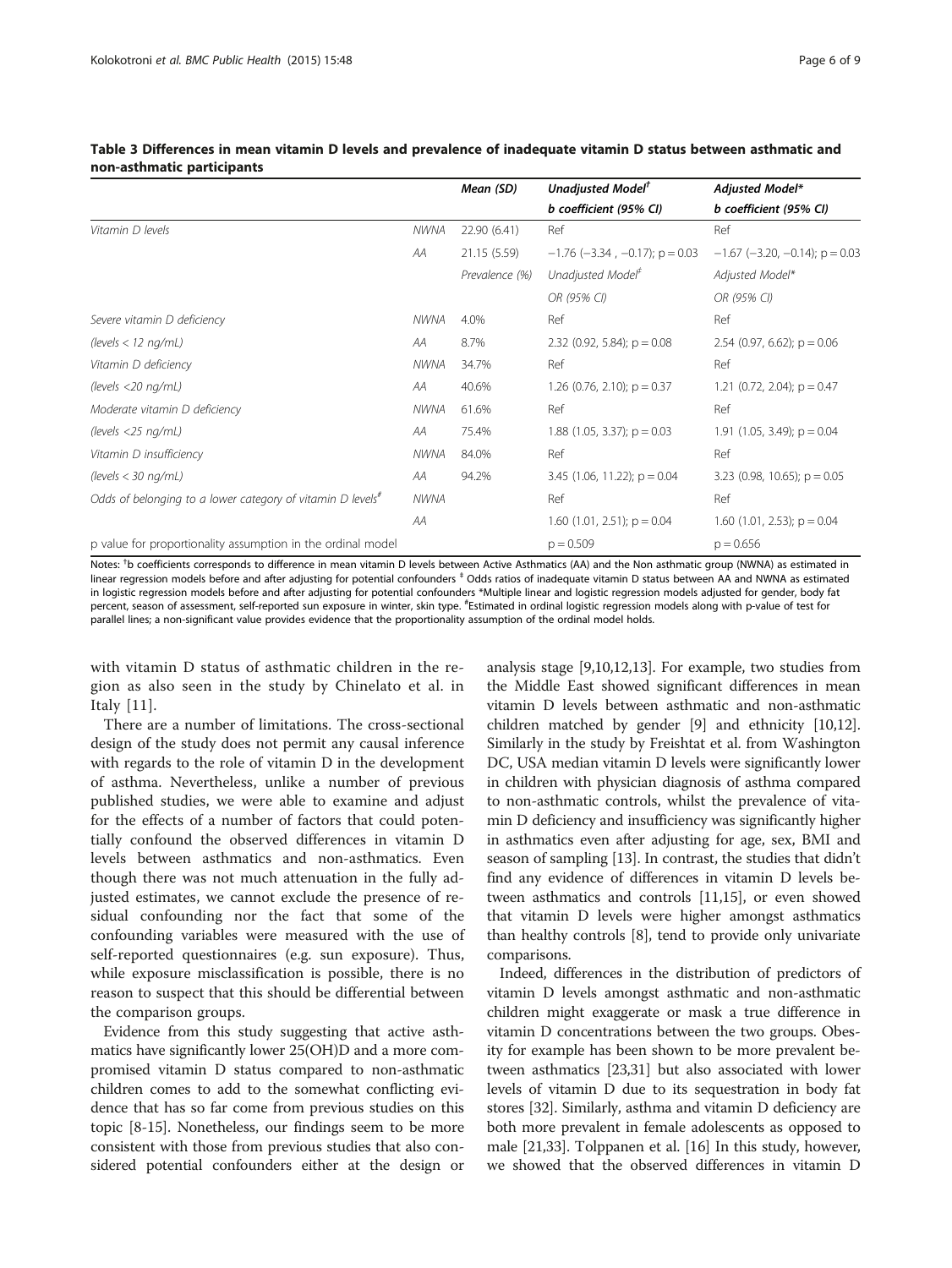| Asthma severity indicators           |       | <b>Vitamin D</b>   | Difference in mean Vitamin D levels between negative and      |                              |  |
|--------------------------------------|-------|--------------------|---------------------------------------------------------------|------------------------------|--|
|                                      |       | <b>Mean levels</b> | positive response<br>(Reference Group: Negative) <sup>§</sup> |                              |  |
|                                      |       | Ng/mL (SD)         |                                                               |                              |  |
|                                      |       | $n = 69\pm$        | b coefficient (95% CI); p value                               |                              |  |
|                                      |       |                    | Model 1*                                                      | Model 2*                     |  |
| Asthma attacks in the last 12 months |       |                    |                                                               |                              |  |
| <b>No</b>                            | 59.4% | 21.58 (5.54)       | $-3.10$                                                       | $-3.05$                      |  |
| Yes                                  | 40.6% | 19.41 (5.40)       | $(-5.80, -0.41); p = 0.03$                                    | $(-6.07, -0.04); p = 0.05$   |  |
| Asthma medication use                |       |                    |                                                               |                              |  |
| No                                   | 62.3% | 21.38 (5.31)       | $-2.00$                                                       | $-1.80$                      |  |
| Yes                                  | 37.7% | 19.35 (5.78)       | $(-4.92, 0.92)$ ; $p = 0.18$                                  | $(-4.82, 1.22)$ ; $p = 0.24$ |  |
| Hospital admission                   |       |                    |                                                               |                              |  |
| No                                   | 82.2% | 21.07 (5.28)       | $-2.90$                                                       | $-2.40$                      |  |
| Yes                                  | 18.8% | 18.52 (6.45)       | $(-6.18, 0.67); p = 0.11$                                     | $(-6.13, 1.34)$ ; $p = 0.20$ |  |
| Emergency room visit                 |       |                    |                                                               |                              |  |
| No                                   | 65.2% | 21.77 (5.04)       | $-3.43$                                                       | $-3.76$                      |  |
| Yes                                  | 34.8% | 18.72 (5.89)       | $(-6.18, -0.67); p = 0.02$                                    | $(-6.74, -0.79)$ ; p = 0.01  |  |
| Asthma severity index                |       |                    |                                                               |                              |  |
| No Positive Answers                  | 29.5% | 22.62 (4.84)       | $-1.51$ <sup>+</sup>                                          | $-1.55$ <sup>+</sup>         |  |
| 1 Positive Answer                    | 26.2% | 21.13 (5.57)       | $(-2.64, -0.37);$ p = 0.01                                    | $(-2.78, -0.33);$ $p = 0.01$ |  |
| 2 Positive Answers                   | 23.0% | 19.75 (5.28)       |                                                               |                              |  |
| 3 Positive Answers                   | 16.4% | 18.50 (6.18)       |                                                               |                              |  |
| 4 Positive Answers                   | 4.9%  | 16.43 (6.58)       |                                                               |                              |  |

<span id="page-6-0"></span>

Notes: <sup>s</sup>b coefficients correspond to difference in mean vitamin D levels as estimated in linear regression models. \*Model 1adjusted for seasonality. Model 2 further adjusting for gender, family history of Allergies, body fat %, smoking status and parental education. ±Missing data ranged from 0–8. † Change in mean vitamin D levels per 1 unit change in asthma severity index (i.e. across increasing categories of severity).

levels and status between asthmatic and non-asthmatic children appear to be independent of differences in confounders such as gender, body fat percent, sun exposure in winter, skin type and season of blood sampling between the groups. In fact, further adjusting for other potentially important predictors of vitamin D levels, such as diet or physical activity, does not alter this pattern.

Nevertheless, at about 2 ng/mL, the magnitude of the observed difference in average levels of 25(OH)D between asthmatics and non- asthmatics in our study appears to be small, and thus, one could question its clinical significance. On the other hand, we showed that differences in the vitamin D status, as defined by cut off levels used for bone metabolism are much larger in magnitude. Irrespective of the cut-off point used, active asthmatics appeared up to 1.6 times more likely to belong to a lower vitamin D category. Furthermore, active asthmatics appeared 2 to 3-times more likely to have 25(OH)D levels under 30 ng/ml (insufficiency) as well as 12 ng/ml (severe deficiency) compared to non-asthmatic adolescents, while this difference was less evident in terms of vitamin D deficiency (i.e. 20 ng/ml). In general, the study had 80% power to detect an association in the magnitude of OR > 2. Since low levels of vitamin D

were generally observed even among children in the control group (i.e. large concentrations of participants around values of 20–25 ng/ml), a larger sample would have been required to detect a statistically significant difference between the observed 41% Vs 35% in the prevalence of vitamin D deficiency in AA and NWNA respectively. Nevertheless, the magnitude of the observed prevalence difference was much larger and thus statistically significant at other critical values of the vitamin D range.

Furthermore, the results of this study showed that reporting of asthma severity indicators and specifically "having an asthma attack in the last 12 months" or "attending the emergency department with breathing difficulties" were associated with significantly lower vitamin D levels. These findings are consistent with most previous published studies which have shown fewer asthma exacerbations and lower utilisation of health care facilities for urgent treatment in asthmatic children with higher vitamin D levels [[8,9,](#page-7-0)[24,34\]](#page-8-0). Lower vitamin D levels have also been shown to be associated with higher asthma medication use and/or hospital admission for asthma [[24,25\]](#page-8-0). The association of vitamin D with these indicators, despite not reaching statistical significance in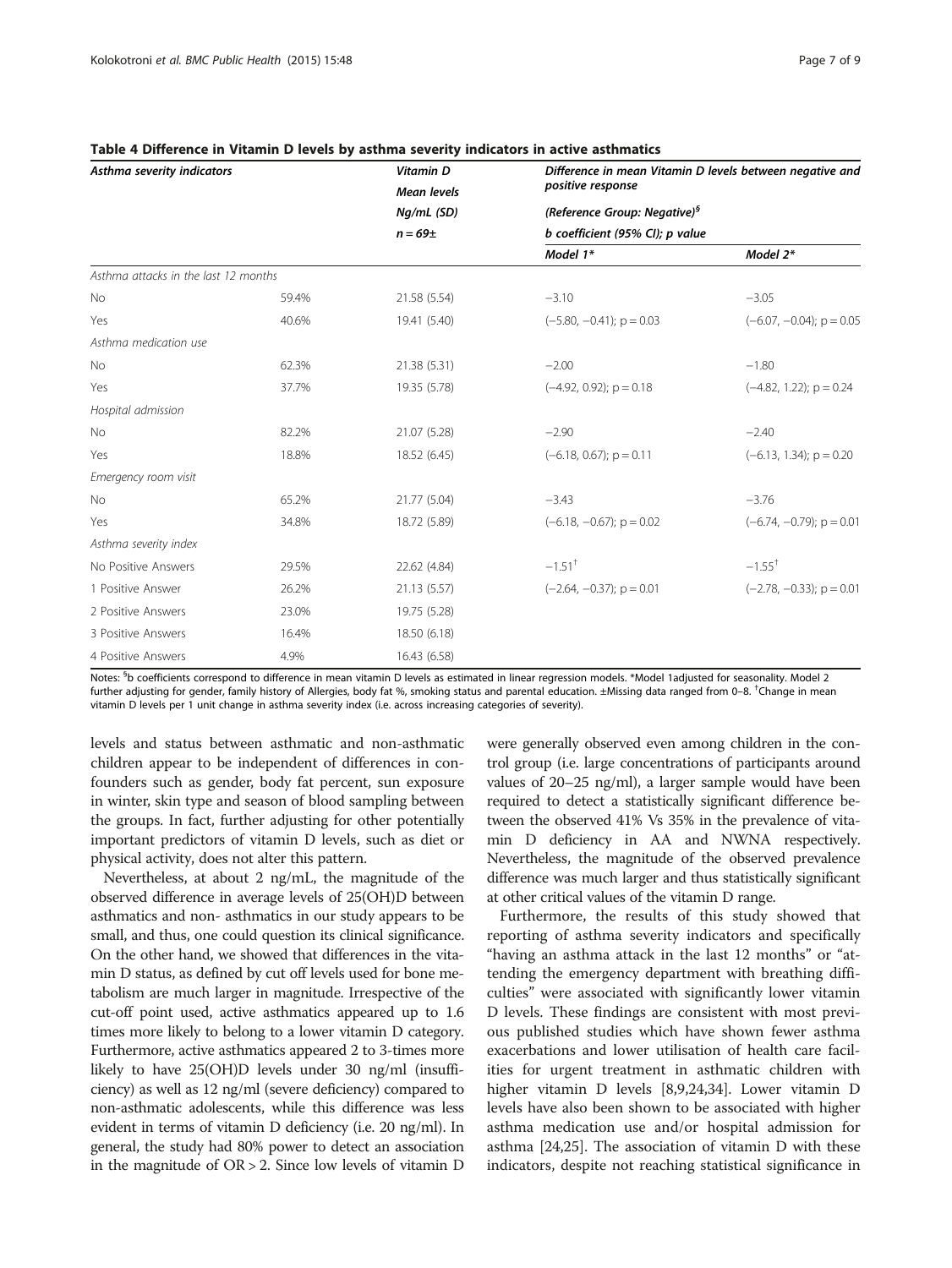<span id="page-7-0"></span>our study has also been shown to be in the same direction.

A number of biological explanations have been proposed for the role of vitamin D in asthma pathogenesis. Vitamin D, through its receptors on immune cells, has been shown to promote the activities of innate immunity whilst suppressing those of adaptive immunity, and thus protecting from microbial invasion whilst down regulating lung inflammation [[35](#page-8-0)]. Furthermore vitamin D has been implicated in cell differentiation and airway remodelling through its receptors on epithelial cells lining the respiratory tract and bronchial smooth muscle cells [\[36](#page-8-0)]. These mechanisms could potentially explain how individuals with lower vitamin D levels might be at higher risk of developing asthma or having a more severe form of the disease [6]. On the other hand it is possible that asthma and vitamin D deficiency share the same genetic loci resulting in merely the co-existence of the two conditions in affected individuals as in the case of different variants of vitamin D receptors on immune cells or cells of the respiratory tract of asthmatics compared to nonasthmatic individuals [\[36,37](#page-8-0)].

#### Conclusions

This study has showed that asthmatic children have lower mean vitamin D levels and an increased likelihood of belonging to an inadequate vitamin D status, which does not seem to be explained by differences in behavioural or other factors implicated either in vitamin D production or bioavailability. Furthermore, that lower vitamin D levels are associated with the presence of asthma severity indicators. There is still much need for more longitudinal studies to investigate the effects of vitamin D deficiency on asthma development and severity as well as a better understanding of the biological mechanisms behind this association. Furthermore, interventional studies looking at the potential beneficial effects of vitamin D supplementation will shed more light on the reversibility of the vitamin D- asthma relationship and consequently on the causal association of vitamin D with asthma.

#### Competing interests

The authors declare that they have no competing interests.

#### Authors' contributions

OK coordinated the study, performed the statistical analysis and prepared the first draft of the manuscript. PY conceived and designed the study. AP supervised analysis of the vitamin D samples and assisted in the coordination of the study. NM advised with the statistical analysis. PY and NM assisted in drafting and revising the manuscript. NM, VR and CK are members of the PhD advisory committee of the first author. PN and AP critically revised the manuscript. All authors have read and approved the final version of the manuscript.

#### Acknowledgements

We would like to thank the research assistants for their help in data collection, the hospitals' management teams for agreeing to host the study

and the children and their parents for their participation. This work was co-funded by the European Regional Development Fund and the Republic of Cyprus through the Cyprus Research Promotion Foundation (Project ΥΓΕΙΑ/ΔΥΓΕΙΑ/0308(ΒΙΕ)/22).

#### Author details

<sup>1</sup> Cyprus International Institute for Environmental & Public Health in association with Harvard School of Public Health, Cyprus University of Technology, Limassol, Cyprus. <sup>2</sup>Department of Nursing, School of Health Sciences, Cyprus University of Technology, Limassol, Cyprus. <sup>3</sup>St George University of London Medical Programme at the University of Nicosia Medical School, Nicosia, Cyprus. <sup>4</sup>3rd Department of Pediatrics, Attikon University Hospital, University of Athens Medical School, Athens, Greece.

#### Received: 2 October 2014 Accepted: 9 January 2015 Published online: 31 January 2015

#### References

- 1. Dong Y, Pollock N, Stallmann-Jorgensen IS, Gutin B, Lan L, Chen TC, et al. Low 25-hydroxyvitamin D levels in adolescents: race, season, adiposity, physical activity, and fitness. Pediatrics. 2010;125(6):1104–11.
- 2. González-Gross M, Valtuena J, Breidenassel C, Moreno LA, Ferrari M, Kersting M, et al. Vitamin D status among adolescents in Europe: the Healthy Lifestyle in Europe by Nutrition in Adolescence study. Br J Nutr. 2011;1(1):1–10.
- 3. Levis S, Gomez A, Jimenez C, Veras L, Ma F, Lai S, et al. Vitamin D deficiency and seasonal variation in an adult South Florida population. J Clin Endocrinol Metabol. 2005;90(3):1557–62.
- 4. Asher MI, Montefort S, Björkstén B, Lai CK, Strachan DP, Weiland SK, et al. Worldwide time trends in the prevalence of symptoms of asthma, allergic rhinoconjunctivitis, and eczema in childhood: ISAAC Phases One and Three repeat multicountry cross-sectional surveys. Lancet. 2006;368(9537):733–43.
- 5. Custovic A, Marinho S, Simpson A. Gene-environment interactions in the development of asthma and atopy. Expert Rev Respir Med. 2012;6(3):301–8.
- 6. Bozzetto S, Carraro S, Giordano G, Boner A, Baraldi E. Asthma, allergy and respiratory infections: the vitamin D hypothesis. Allergy. 2011;67(1):10–7.
- 7. Holick MF. Sunlight and vitamin D for bone health and prevention of autoimmune diseases, cancers, and cardiovascular disease. Am J Clin Nutr. 2004;80(6):1678S–88.
- 8. Brehm JM, Acosta-Pérez E, Klei L, Roeder K, Barmada M, Boutaoui N, et al. Vitamin D insufficiency and severe asthma exacerbations in Puerto Rican children. Am J Respir Crit Care Med. 2012;186(2):140–6.
- 9. Alyasin S, Momen T, Kashef S, Alipour A, Amin R. The relationship between serum 25 hydroxy vitamin D levels and asthma in children. Allergy Asthma Immunol Res. 2011;3(4):251–5.
- 10. Bener A, Ehlayel MS, Tulic MK, Hamid Q. Vitamin D deficiency as a strong predictor of asthma in children. Int Arch Allergy Immunol. 2011;157(2):168–75.
- 11. Chinellato I, Piazza M, Sandri M, Peroni DG, Cardinale F, Piacentini GL, et al. Serum vitamin D levels and exercise-induced bronchoconstriction in children with asthma. Eur Respir J. 2011;37(6):1366–70.
- 12. Ehlayel M, Bener A, Sabbah A. Is high prevalence of vitamin D deficiency evidence for asthma and allergy risks? Eur Ann Allergy Clin Immunol. 2011;43(3):81–8.
- 13. Freishtat RJ, Iqbal SF, Pillai DK, Klein CJ, Ryan LM, Benton AS, et al. High prevalence of vitamin D deficiency among inner-city African American youth with asthma in Washington, DC. J Pediatr. 2010;156(6):948–52.
- 14. Hamzaoui A, Maalmi H, Berraïes A, Tanguouru E, Ammar J, Abid H, et al. The impact of vitamin D deficiency on immune T cells in asthmatic children: a case–control study. J Asthma Allergy. 2012;5:11–9.
- 15. Menon J, Maranda L, Nwosu BU. Serum 25-hydroxyvitamin D levels do not correlate with asthma severity in a case-controlled study of children and adolescents. J Pediatr Endocrinol Metab. 2012;25(7–8):673–9.
- 16. Tolppanen A, Sayers A, Granell R, Fraser WD, Henderson J, Lawlor DA. Prospective Association of 25-Hydroxyvitamin D3 and D2 with Childhood Lung Function, Asthma, Wheezing, and Flexural Dermatitis. Epidemiology. 2013;24(2):310–9.
- 17. Van Oeffelen A, Bekkers M, Smit H, Kerkhof M, Koppelman G, Haveman‐Nies A, et al. Serum micronutrient concentrations and childhood asthma: the PIAMA birth cohort study. Pediatr Allergy Immunol. 2011;22(8):784–93.
- 18. Hollams E, Hart P, Holt B, Serralha M, Parsons F, de Klerk N, et al. Vitamin D and atopy and asthma phenotypes in children: a longitudinal cohort study. Eur Respir J. 2011;38(6):1320–7.